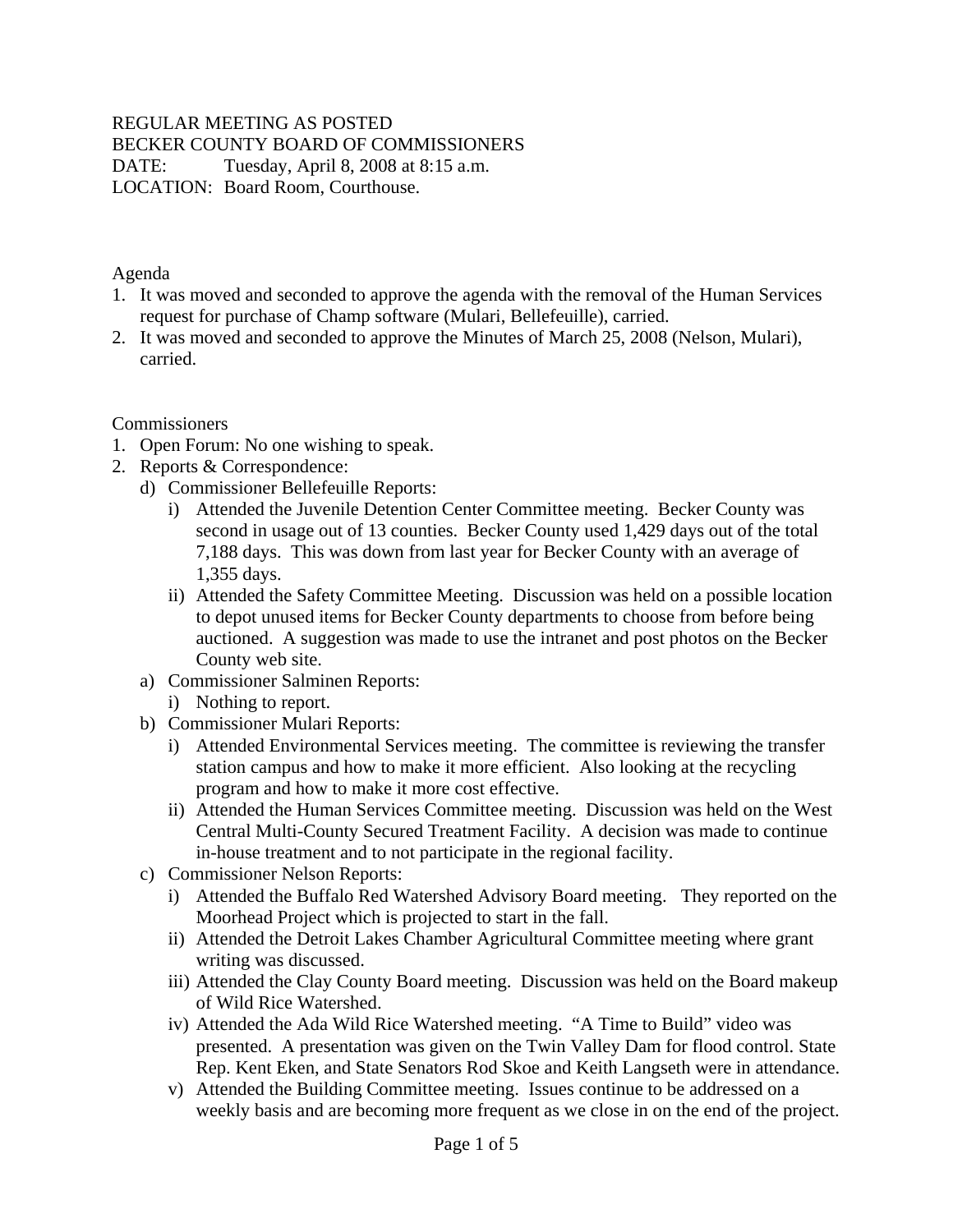- d) Commissioner Knutson Reports:
	- i) Attended the Highway Sub-Committee meeting. The County will be participating with Erie Township involving a otta seal project. A report was given on the frost tube points.
	- ii) Attended the Environmental Affairs Committee meeting. A bid for scrap steel of \$118/ton has been received. The meetings with Townships are scheduled for the end of April or the first of May on recycling. They will have local collection sites again this year and the dates will be advertised soon.

### Auditor/Treasurer

- 1. It was moved and seconded to approve the new on sale intoxicating liquor license for Swenson Mills LTD-DBA: Bleachers-Aaron Swenson, Lake View Twp. for the time period 5/1/2008 through 4/30/2009 (Salminen, Bellefeuille), carried.
- 2. It was moved and seconded to approve the on sale intoxicating liquor license renewals for (1) Richard Lynch-Hotel Shoreham, Lake View Twp.; (2) Gerald Hanson-Charlie's Bar & Supper Club, Height of Land Twp.; (3) Cormorant Pub Inc.-Patricia Maloney, Cormorant Twp.; (4) Wayne Crawford-Sunlite Bar & Grill, Detroit Twp.; (5) Jeffrey Krueger-Soo Pass Restaurant & Saloon, Lake View Twp.; (6) Forest Hills Golf & RV Resort-Robert Spizzo, Audubon Twp.; (7) Pit 611-Jay Olness, Lake Eunice Twp.; (8) Cormorant Inn & Suites-Kevin Karel, Cormorant Twp.; (9) Tri-Lakes Roadhouse Bar & Grill Inc.-Matthew Anderson, Cormorant Twp.; (10) Delheln Inc.-Randy's Lake Eunice, Lake Eunice Twp.; and (11) Michael Mercil-Little Easy on the Green, Lake View Twp. for the time period 5/1/2008 through 4/30/2009 (Salminen, Bellefeuille), carried.
- 3. It was moved and seconded to approve the combination on & off sale intoxicating liquor license renewals for (1) Joy McNamara-County 17 Club Inc., Lake View Twp.; (2) Lance & Tam Highman-Northern Inn, Toad Lake Twp.; (3) Susan Rader-Toad Lake Store, Toad Lake Twp.; and (4) Curley's on Cotton Lake Inc.-Cari Hough, Erie Twp. for the time period 5/1/2008 through 4/30/2009 (Nelson, Salminen), carried.
- 4. It was moved and seconded to approve the off sale intoxicating liquor license renewals for (1) Patricia Maloney-Cormorant Bottle Shop, Cormorant Twp.; (2) Kim Bergley-The Boondocks, Height of Land Twp.; (3) Jody Beaudine-Lakes One Stop Shop Inc., Cormorant Twp.; and (4) John Johnson-Richwood Off Sale Inc., Richwood Twp. for the time period 5/1/2008 through 4/30/2009 (Bellefeuille, Salminen), carried.
- 5. It was moved and seconded to approve the on sale wine and strong beer renewals for (1) Fred Brower-Cedar Crest Resort, Maple Grove Twp.; and (2) K & T's Pub & Grub-Tamara Coats, Osage Twp. for the time period 5/1/2008 through 4/30/2009 (Salminen, Bellefeuille), carried.
- 6. It was moved and seconded to approve the temporary 1-4 day liquor licenses for (1) Detroit Lakes Lions Club at Soo Pass Ranch for Music Festival July 23-26, 2008, Lake View Twp.; and (2) Detroit Lakes Lions Club at Soo Pass Ranch for Music Festival August 6-9, 2008, Lake View Twp. (Nelson, Salminen), carried.
- 7. It was moved and seconded to approve the tubing business license renewals for (1) James & Cathleen Pihlaja-Charlie's Otter Tail tubing, Erie Twp.; and (2) Eddie Enger-Ed's River Run, Erie Twp. for the time period 1/1/08 through 12/31/08 (Bellefeuille, Mulari), carried.
- 8. It was moved and seconded to approve the 3.2 on sale beer license renewal for Gregg Johnson-Cormorant Lakes Sportsman's Club, Lake Eunice Twp. for the time period 5/1/2008 through 4/30/2009 (Nelson, Salminen), carried.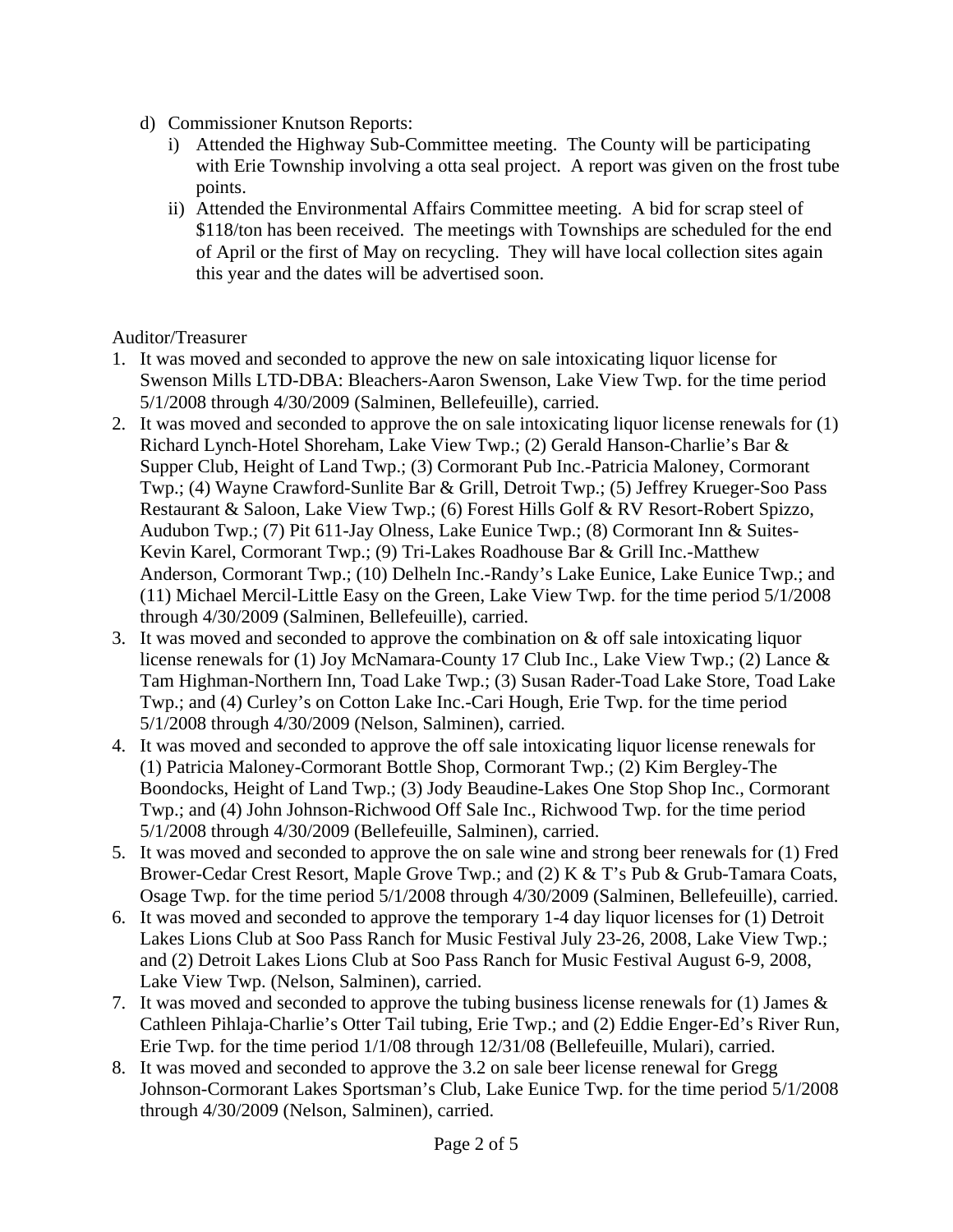- 9. It was moved and seconded to approve the 3.2 off sale beer license renewals for (1) Bill Christlieb-Osage Country Market, Osage Twp.; (2) Pitt 611-Jay Olness, Lake Eunice Twp.; (3) Richard Lynch-Hotel Shoreham Inc., Lake View Twp.; (4) Gerald Hanson-Charlie' Bar & Supper Club, Height of Land Twp.; (5) Wayne Crawford-Sunlite Bar & Grill, Detroit Twp.; (6) Shirley Kalberer-County 6 BP & Bait, Lake View Twp.; (7) Richard Sherbrooke-Cormorant Store Inc., Cormorant Twp.; (8) Highway 59 Store-Rita Coalwell, Detroit Twp.; (9) Tri-Lakes Roadhouse Bar & Grill Inc.-Matthew Anderson, Cormorant Twp.; and (10) Delheln Inc.-Randy's Lake Eunice, Lake Eunice Twp. for the time period 5/1/2008 through 4/30/2009 (Salminen, Bellefeuille), carried.
- 10. It was moved and seconded to approve the combination on & off 3.2 beer license renewals for (1) Fred Brower-Cedar Crest Resort, Maple Grove Twp.; (2) Robert Miller-Frazee Golf Inc., Burlington Twp.; (3) Ann Buelow-Jolly Fisherman Resort, Round Lake; (4) Jeffrey Krueger-Soo Pass Ranch, Lake View Twp.; (5) Allen Chirpich-The Hideaway Resort, Shell Lake Twp.; (6) Timothy Eischens-Two Inlets Country Store, Two Inlets Twp.; (7) Roger Nelson-Elbow Lake Store & Bar, Round Lake Twp.; (8) Michael Levin-Green Valley Golf, Cormorant Twp.; (9) Randy Blanford-Tamarac Resort, Sugar Bush Twp.; (10) K & T's Pub & Grub-Tamara Coats, Osage Twp.; (11) Bradley Swanson-Swanies, Cormorant Twp.; (12) Richard Bartelt-Four Corners, Erie Twp.; and (13) Rayna Tucker-Ice Cracking Lodge, Round Lake Twp. for the time period 5/1/2008 through 4/30/2009 (Bellefeuille, Salminen), carried.
- 11. It was moved and seconded to approve the seasonal tobacco license renewals for (1) Randal Levy-10,000 Lakes Festival LLC, Lake View Twp.; (2) Bradley Swanson-Swanies, Cormorant Twp.; and (3) Richard Lynch-Hotel Shoreham Inc., Lake View Twp. for the time period 5/1/08 through 10/31/08 (Nelson, Bellefeuille), carried.
- 12. It was moved and seconded to approve the gambling permits for (1) Cormorant Lakes Sportman's Club at the Conservation Center, Lake Eunice Twp., Resolution 04-08-1E; (2) Cormorant Lakes Sportsman's Club at the Pub, Cormorant Twp., Resolution 04-08-1F; (3) Cormorant Lakes Sportsman's Club at Pit 611, Lake Eunice Twp., Resolution 04-08-1G; (4) Cormorant Lakes Sportsman's Club at Swanies Resort & Campground, Cormorant Twp., Resolution 04-08-1H; and (5) Cormorant Lakes Sportsman's Club at Cormorant Inn & Suites, Cormorant Twp., Resolution 04-08-1I (Nelson, Bellefeuille), carried.
- 13. It was moved and seconded to approve the establishment and administration of an Absentee Ballot Board by the Becker County Auditor-Treasurer for all county conducted elections (Bellefeuille, Salminen), carried.

#### Finance Committee Minutes

- 1. It was moved and seconded to approve the Claims including the over 90 day claim for DL Newspapers for \$1,690.83 (Salminen, Bellefeuille), carried.
- 2. A cash comparison and investment summary for February was presented.
- 3. It was recommended by the Finance Committee to approve the low bid for the wild life seed quotes for Natural Resource Management.
- 4. It was moved and seconded to approve moving forward with the Aggregate Tax Audit (Salminen, Nelson), carried.
- 5. It was moved and seconded to approve for Environmental the purchase of equipment to remove hazardous waste from appliances for \$1,597.68 (Salminen, Mulari), carried.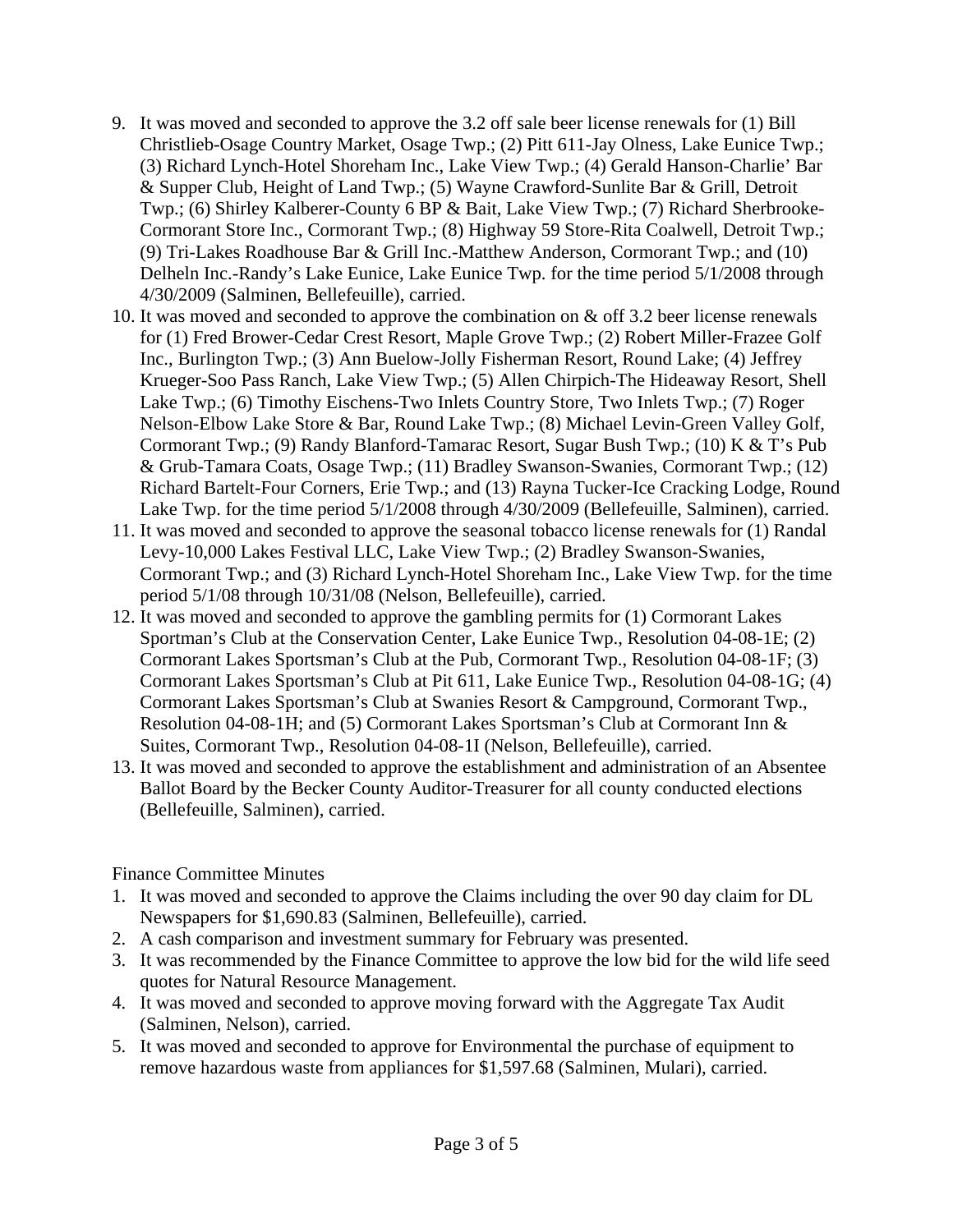- 6. It was moved and seconded to approve for Environmental the addition of windows to the building which is currently being constructed for an additional \$1,962 (Bellefeuille, Mulari), carried.
- 7. It was moved and seconded to approve for Information Technology (1) the purchase of a laptop computer for Human Services; (2) the purchase of switches for new construction for the Court House addition in the amount of \$6,000 and the purchase of a new switch for the current building for \$4,750; (3) employment of an intern for spring/summer for an approximate cost of \$3,800 (Salminen, Bellefeuille), carried.
- 8. It was moved and seconded to approve for Information Technology the purchase of a scanner/printer for the Recorder's office to complete plat scanning in the amount of \$15,000 (Nelson, Salminen), carried.
- 9. It was recommended by the Finance Committee to approve the Highway's Capital Improvement request for a wire feed welder.
- 8. It was moved and seconded to approve the low quote for landscaping the west side of the current Court House and the west side of the new addition including a sprinkling system from Luxury Landscaping and Lawn Care in the amount of \$9,311.25 (Salminen, Nelson), carried.
- 9. It was moved and seconded to approve closing on April 11 on the Church property including the Church, parsonage and the one house to be south of the parsonage plus demolition in the amount of \$539,502.85 (Salminen, Bellefeuille), carried.

## Assessor

- 1 . It was moved and seconded to approve the Abatement for PIN 06.0610.501-06.0610.503, 06.0610.505, 06.0610.506, 06.0610.508-06.0610.510, 06.0610.512, 06.0610.514- 06.0610.525, Cormorant tax district in the amount of \$8,696 for plat law deferment (Salminen, Mulari), carried.
- 2 . It was moved and seconded to approve the Abatement for PIN 16.0009.001 for \$158 and 16.0017.000 for \$(76), Holmesville tax district for an assessment error on 2008 taxes; PIN 17.0370.000 for \$322, Lake Eunice tax district for a classification error on 2008 taxes; PIN 34.0025.001 for \$(750) for a clerical error on 2008 taxes; PIN 49.2524.215, Detroit Lakes tax district to correct the legal description with no change in tax; and PIN 50.0044.000 for \$520, Frazee tax district for a classification correction (Nelson, Bellefeuille), carried.

# Highway

- 1 . It was moved and seconded to approve Resolution 04-08-1A, the Township of Erie and the County Engineer have agreed to coordinate State Aid Project 03-600-10 an aggregate base and otta seal surfacing project on Hubbel Pond Road (Salminen, Mulari), carried.
- 2 . It was moved and seconded to approve Resolution 04-08-1C, the Commissioner of Transportation will transfer \$236,492.04 (all funds) in excess of two years apportionment into the Regular Construction Account (Nelson, Salminen), carried.
- 3 . It was moved and seconded to approve Resolution 04-08-1D, the County Engineer is authorized to purchase a wire feed welder with aluminum welding package (Salminen, Mulari), carried.
- 4. A construction update was given. April 30<sup>th</sup> will be the bid opening date for projects.